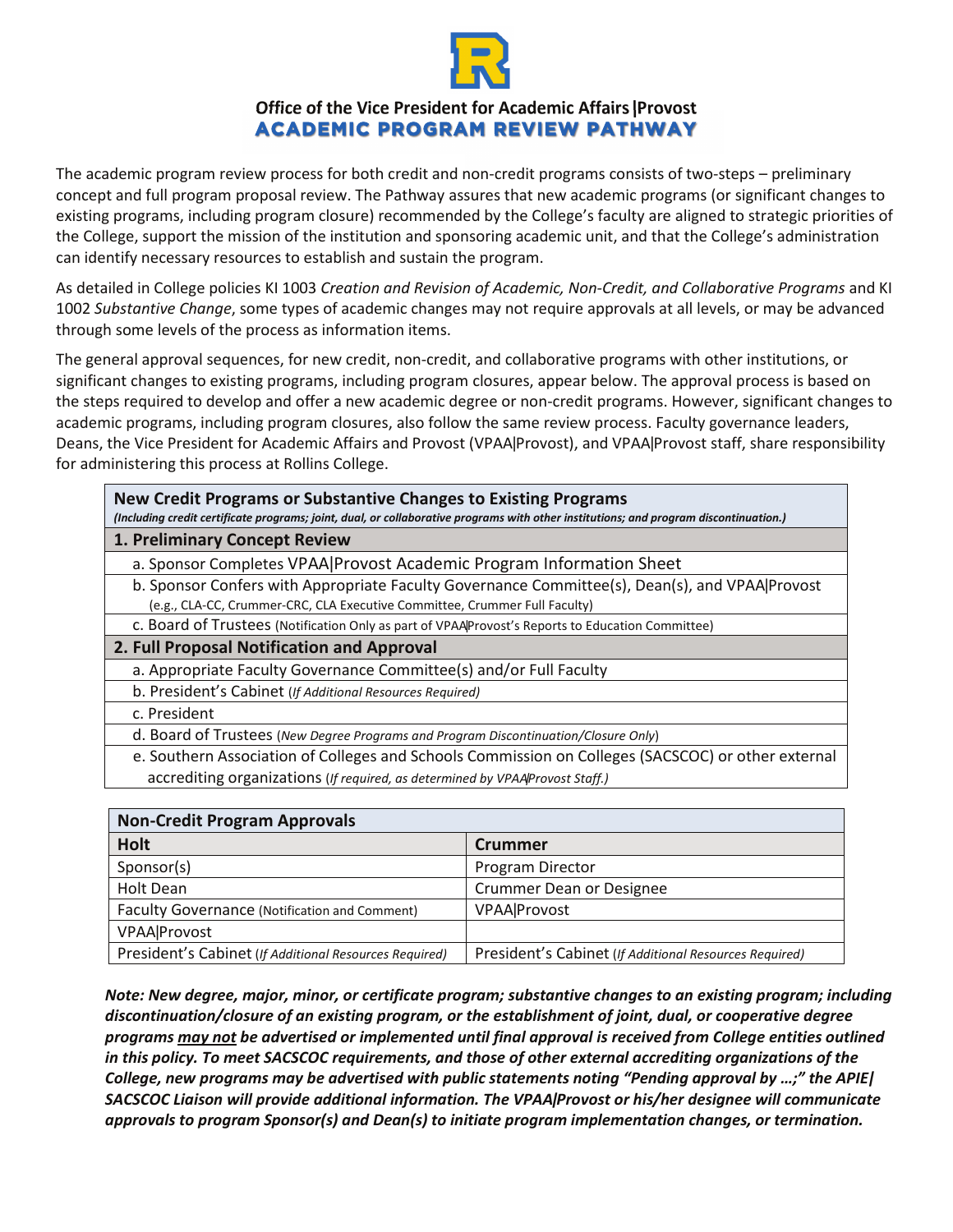# **Academic Program Review Pathway**

Page 2

# **I. Overview of the Faculty Recommendation and Trustee Approval Process**

Listed below are typical proposals considered in the academic program approval process, as well as general review and approval process details. For a complete list of significant changes requiring notification, review, or approval by SACSCOC, faculty and administrators should consult College [Policy KI 1002](https://rpublic.rollins.edu/sites/IR/Shared%20Documents/KI%201002%20Substantive%20Change%20Policy.pdf) *[Substantive Change](https://rpublic.rollins.edu/sites/IR/Shared%20Documents/KI%201002%20Substantive%20Change%20Policy.pdf)* .

### **A. Typical Changes in Academic Programs and Structures Requiring SACSCOC Attention**

- All **NEW** academic degree credentials comprising 50% or more new content/courses, including:
	- majors/tracks/concentrations,
		- minors,
		- certificates,
		- degrees, and
		- program name changes.
- Changes in methods of instructional delivery for programs, e.g., from face-to-face to blended methods.
- Discontinuation/termination/closure of existing academic degree programs.
- New joint, dual, or collaborative programs with other institutions.
- Changes in the length or credit hours required for academic degree programs.
- New campus branches or extension centers.
- New schools or name changes of schools.
- Changes in governance structures.

**NOTE:** *Substantive change* **is defined by SACSCOC as high-impact, high-risk changes and changes that affect the quality of educational programs and services. Such changes typically comprise 50% or more new courses or program changes to existing programs. New programs or program changes that do not require additional resources and comprise changes of 49% or less are not considered substantive changes and require only review and recommendation from appropriate faculty governance bodies**  with appropriate notification of Deans and VPAA | Provost.

# **B. Steps in Proposal Development and Review: New Academic Programs**

#### **1. Pre-Proposal Review**

- a. Sponsor reviews College policies for required approval processes (including VPAA | Provost Academic Program Information Sheet, (click link to view).
- b. Sponsor prepares preliminary VPAA Provost Academic Program Information Sheet, including estimated enrollments, projected revenue, and costs.
- c. Sponsor submits VPAA Provost Academic Program Information Sheet to appropriate faculty governance body.
- d.Appropriate governance body chair adds item to committee agenda for consideration with copies to appropriate Dean and VPAA | Provost for preliminary consideration of alignment to mission and strategic priorities and resources needs.
- e. VPAA Provost or designee informs Sponsor(s), appropriate governance body chair, and Deans of any resource concerns or required notifications to accreditors.
- f. Education Committee of Board of Trustees notified as part of VPAA | Provost's regular reports.

#### **2. Full Proposal Approval**

- a. Prepare full proposal and update VPAA | Provost Academic Program Information Sheet (if needed).
- b. Submit VPAA Provost Academic Program Information Sheet and full proposal to appropriate faculty governance body for formal review and recommendation, with copies to Dean and VPAA | Provost.
	- If additional resources are required, VPAA Provost will submit the proposal to the President's Cabinet for review and recommendation to the President for approval.